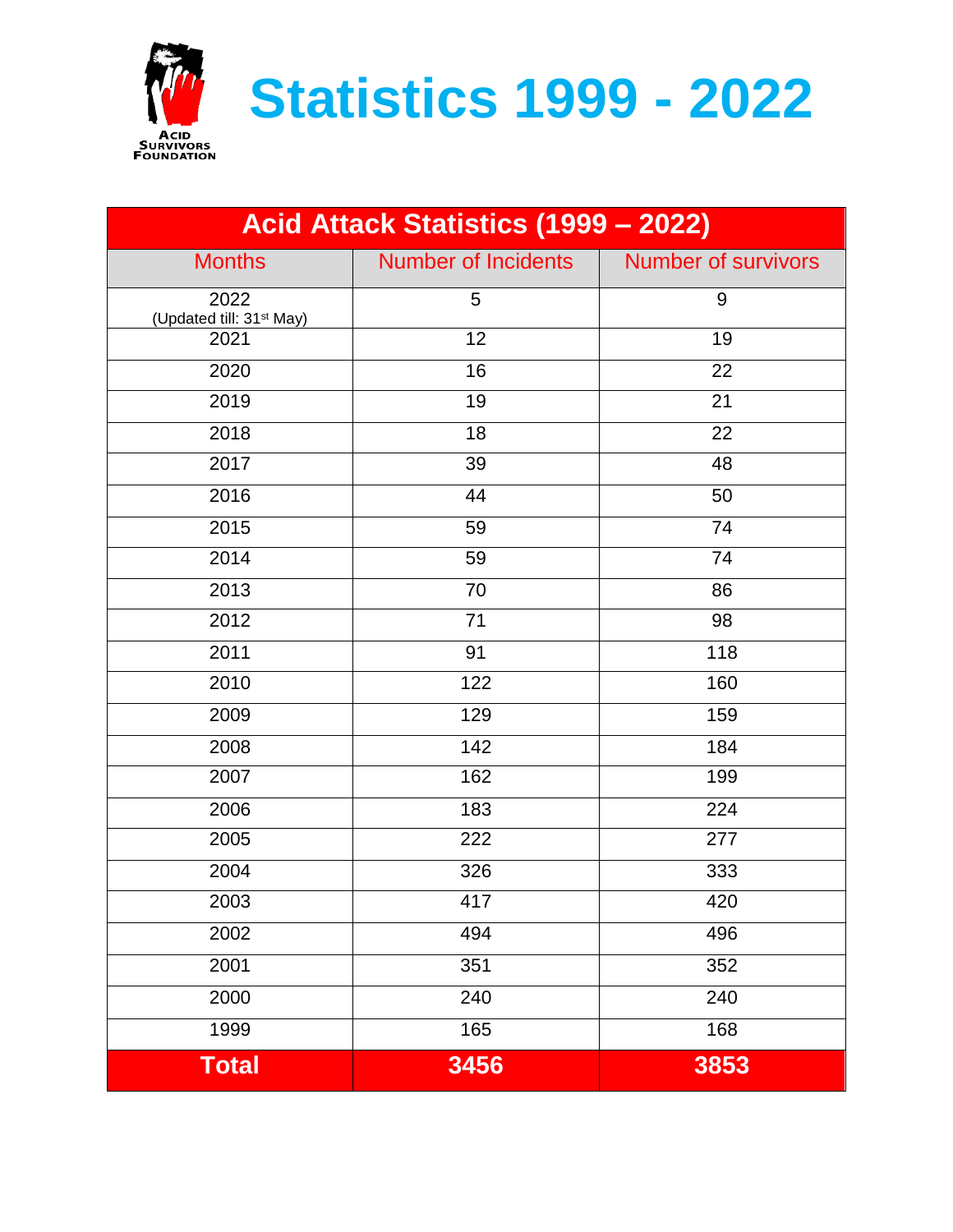| <b>Acid Attack Statistics - 2022</b><br>(Updated till: 31 <sup>st</sup> May) |                     |                            |   |                |              |
|------------------------------------------------------------------------------|---------------------|----------------------------|---|----------------|--------------|
| <b>Months</b>                                                                | Number of Incidents | <b>Number of Survivors</b> |   |                |              |
|                                                                              |                     | <b>Women</b>               |   | Men Children's | <b>Total</b> |
| January                                                                      |                     | 3                          |   |                |              |
| February                                                                     |                     | O                          |   |                |              |
| March                                                                        | $\overline{2}$      | $\overline{2}$             |   |                | 2            |
| April                                                                        | 0                   | 0                          |   |                |              |
| May                                                                          | 2                   | 3                          |   |                |              |
| <b>Total</b>                                                                 | 5                   | 8                          | Ω |                |              |
| <b>Grand Total</b>                                                           | 5                   |                            |   |                |              |

| <b>Acid Attack Statistics - 2021</b>        |                            |                            |
|---------------------------------------------|----------------------------|----------------------------|
| <b>Months</b>                               | <b>Number of Incidents</b> | <b>Number of survivors</b> |
| January                                     |                            |                            |
| February                                    |                            |                            |
| March                                       |                            | 4                          |
| April                                       |                            | 6                          |
| May                                         |                            |                            |
| June                                        |                            |                            |
| July                                        |                            |                            |
| August                                      | 2                          | $\overline{2}$             |
| September                                   | っ                          | $\mathfrak{p}$             |
| October                                     |                            |                            |
| November                                    |                            |                            |
| December                                    |                            |                            |
| <b>Total</b>                                | 12                         | 19                         |
| Total Ratio (Women: Men: Children) = 13:5:1 |                            |                            |

| <b>Acid Attack Statistics - 2020</b>            |                            |                            |
|-------------------------------------------------|----------------------------|----------------------------|
| <b>Months</b>                                   | <b>Number of Incidents</b> | <b>Number of survivors</b> |
| January                                         |                            |                            |
| February                                        | 3                          | 3                          |
| March                                           | 2                          | $\overline{2}$             |
| April                                           |                            | 0                          |
| May                                             |                            | $\overline{2}$             |
| June                                            | 5                          | 8                          |
| July                                            |                            | 3                          |
| August                                          |                            |                            |
| September                                       |                            |                            |
| October                                         |                            |                            |
| November                                        |                            | $\overline{2}$             |
| December                                        |                            | 0                          |
| <b>Total</b>                                    | 16                         | 22                         |
| Total Ratio (Women: Men: Children) = 17 : 2 : 3 |                            |                            |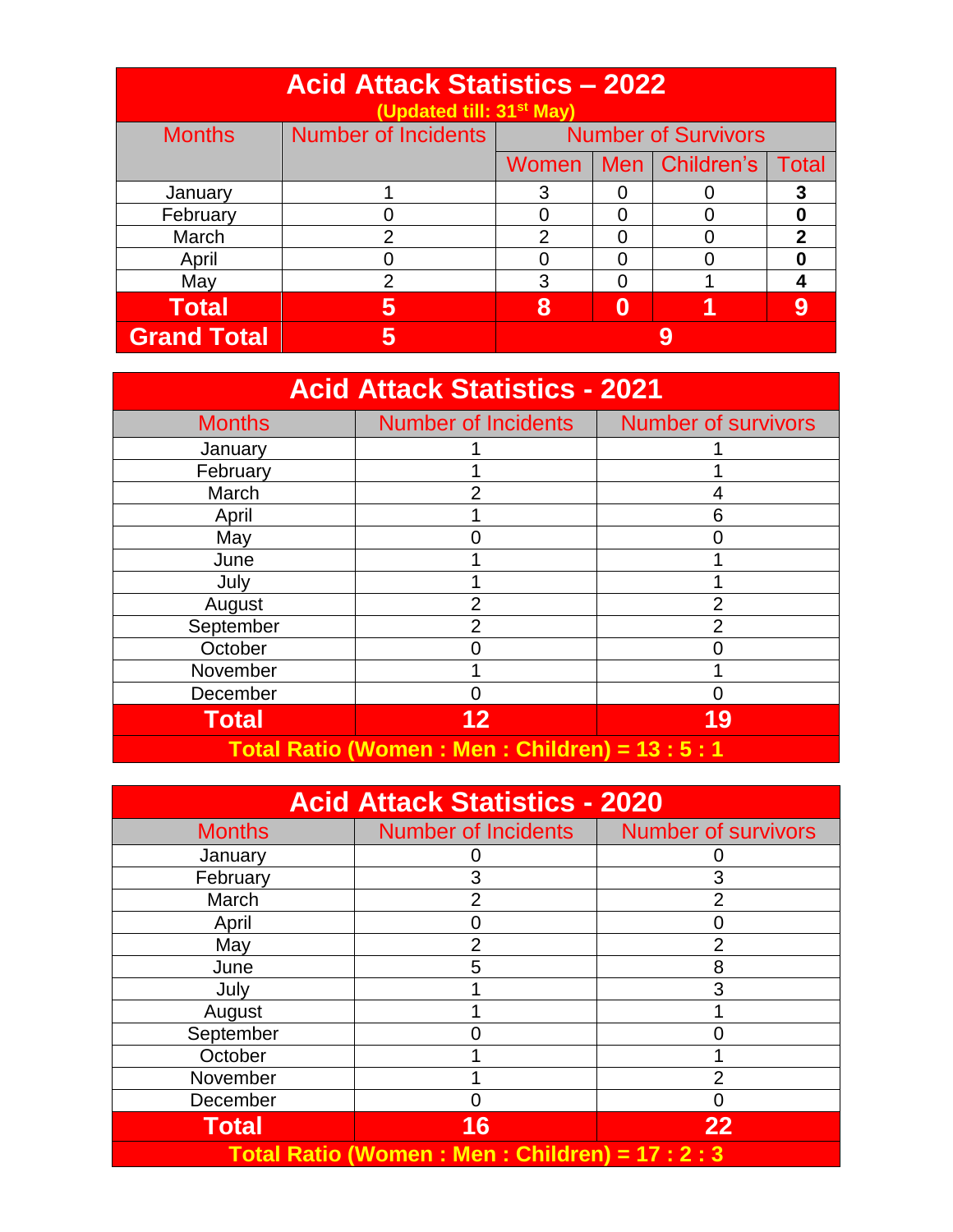| <b>Acid Attack Statistics - 2019</b>          |                            |                            |
|-----------------------------------------------|----------------------------|----------------------------|
| <b>Months</b>                                 | <b>Number of Incidents</b> | <b>Number of survivors</b> |
| January                                       | 3                          | 4                          |
| February                                      |                            |                            |
| March                                         | $\overline{2}$             | $\overline{2}$             |
| April                                         |                            |                            |
| May                                           |                            |                            |
| June                                          | O                          | O                          |
| July                                          |                            |                            |
| August                                        | 4                          | 4                          |
| September                                     | $\overline{2}$             | $\overline{2}$             |
| October                                       |                            |                            |
| November                                      | $\overline{2}$             | $\overline{2}$             |
| December                                      |                            | $\overline{2}$             |
| <b>Total</b>                                  | 19                         | 21                         |
| Total Ratio (Women: Men: Children) = 14: 4: 3 |                            |                            |

| <b>Acid Attack Statistics - 2018</b>          |                            |                            |
|-----------------------------------------------|----------------------------|----------------------------|
| <b>Months</b>                                 | <b>Number of Incidents</b> | <b>Number of survivors</b> |
| January                                       | 4                          | 4                          |
| February                                      | $\Omega$                   | 0                          |
| March                                         | $\overline{2}$             | $\overline{2}$             |
| April                                         | $\overline{2}$             | $\overline{2}$             |
| May                                           | 3                          | 5                          |
| June                                          | 0                          | $\overline{0}$             |
| July                                          | 3                          | 4                          |
| August                                        | $\overline{2}$             | 3                          |
| September                                     | $\overline{0}$             | 0                          |
| October                                       | $\overline{2}$             | $\overline{2}$             |
| November                                      | $\overline{0}$             | 0                          |
| December                                      | $\overline{0}$             | 0                          |
| <b>Total</b>                                  | 18                         | 22                         |
| Total Ratio (Women: Men: Children) = 10: 5: 7 |                            |                            |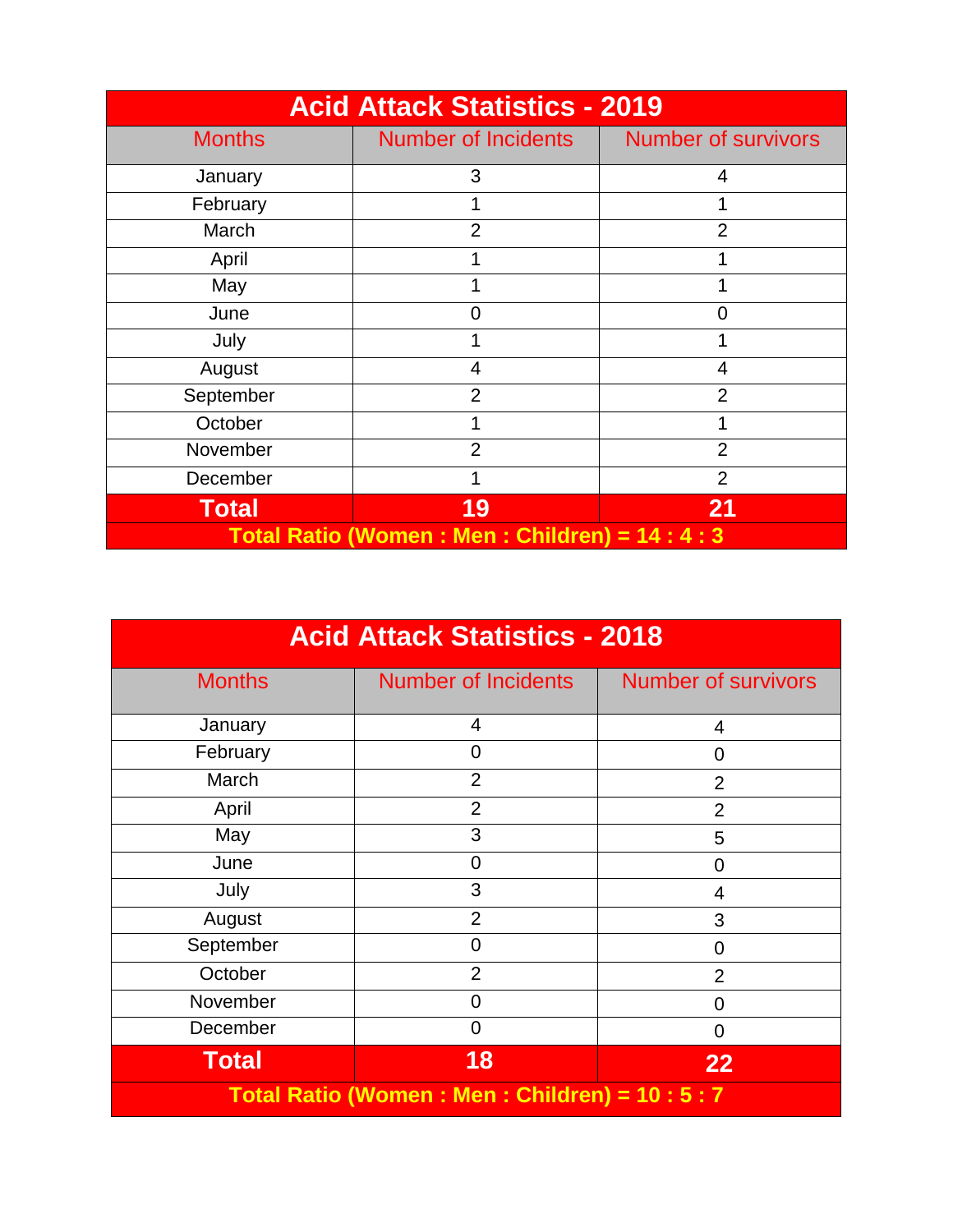| <b>Acid Attack Statistics - 2017</b>          |                            |                            |  |
|-----------------------------------------------|----------------------------|----------------------------|--|
| <b>Months</b>                                 | <b>Number of Incidents</b> | <b>Number of survivors</b> |  |
| January                                       | 5                          | 6                          |  |
| February                                      | 5                          | 6                          |  |
| March                                         | 5                          | 6                          |  |
| April                                         | 4                          | 6                          |  |
| May                                           |                            |                            |  |
| June                                          |                            | 4                          |  |
| July                                          |                            | 0                          |  |
| August                                        | 3                          | 3                          |  |
| September                                     |                            | 3                          |  |
| October                                       | 3                          | 5                          |  |
| November                                      |                            |                            |  |
| December                                      |                            | 0                          |  |
| <b>Total</b>                                  | 38                         | 47                         |  |
| Total Ratio (Women: Men: Children) = 29: 9: 9 |                            |                            |  |



**1999 – 2016, 3712 persons were acid attacked from 3347 incidents.**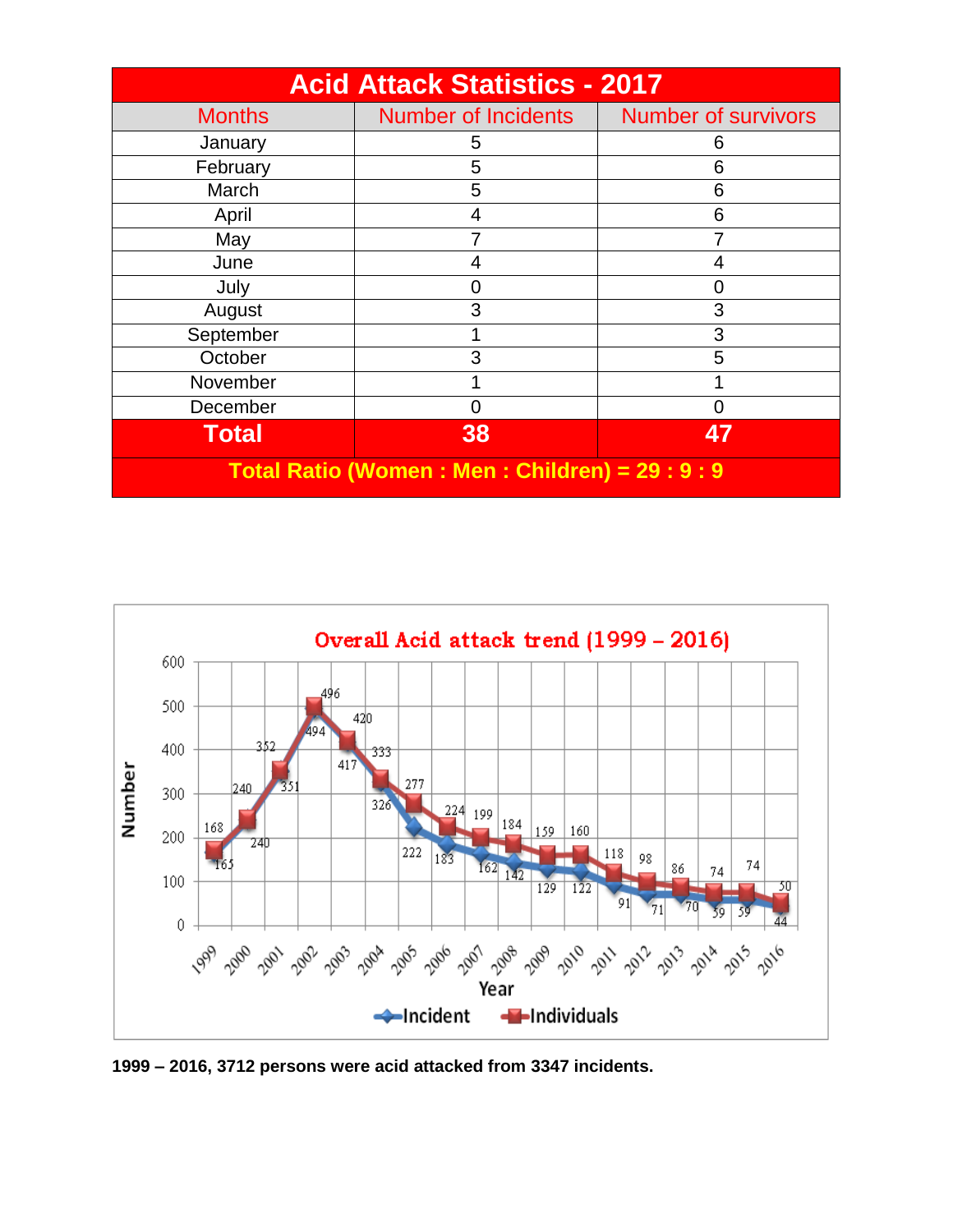

## **Acid attack statistics - Gender perspective**

| <b>Motivation of acid attack - 2016</b> |            |                |                   |
|-----------------------------------------|------------|----------------|-------------------|
| <b>Reasons</b>                          | <b>Men</b> | <b>Women</b>   | <b>Children's</b> |
| Dowry                                   |            | $\overline{2}$ |                   |
| Family related dispute                  |            | 9              | $\overline{2}$    |
| Land/property/money dispute             | 4          | 9              |                   |
| Marital dispute                         | 1          | $\overline{7}$ |                   |
| Refusal/rejection of love               |            |                | 2                 |
| Refusal/rejection of marriage           |            |                |                   |
| Refusal/rejection of Sex                |            | 1              | 1                 |
| Not know                                |            | $\overline{2}$ |                   |
| <b>Others</b>                           | 4          | $\overline{2}$ | 2                 |
| <b>Total</b>                            |            | 33             |                   |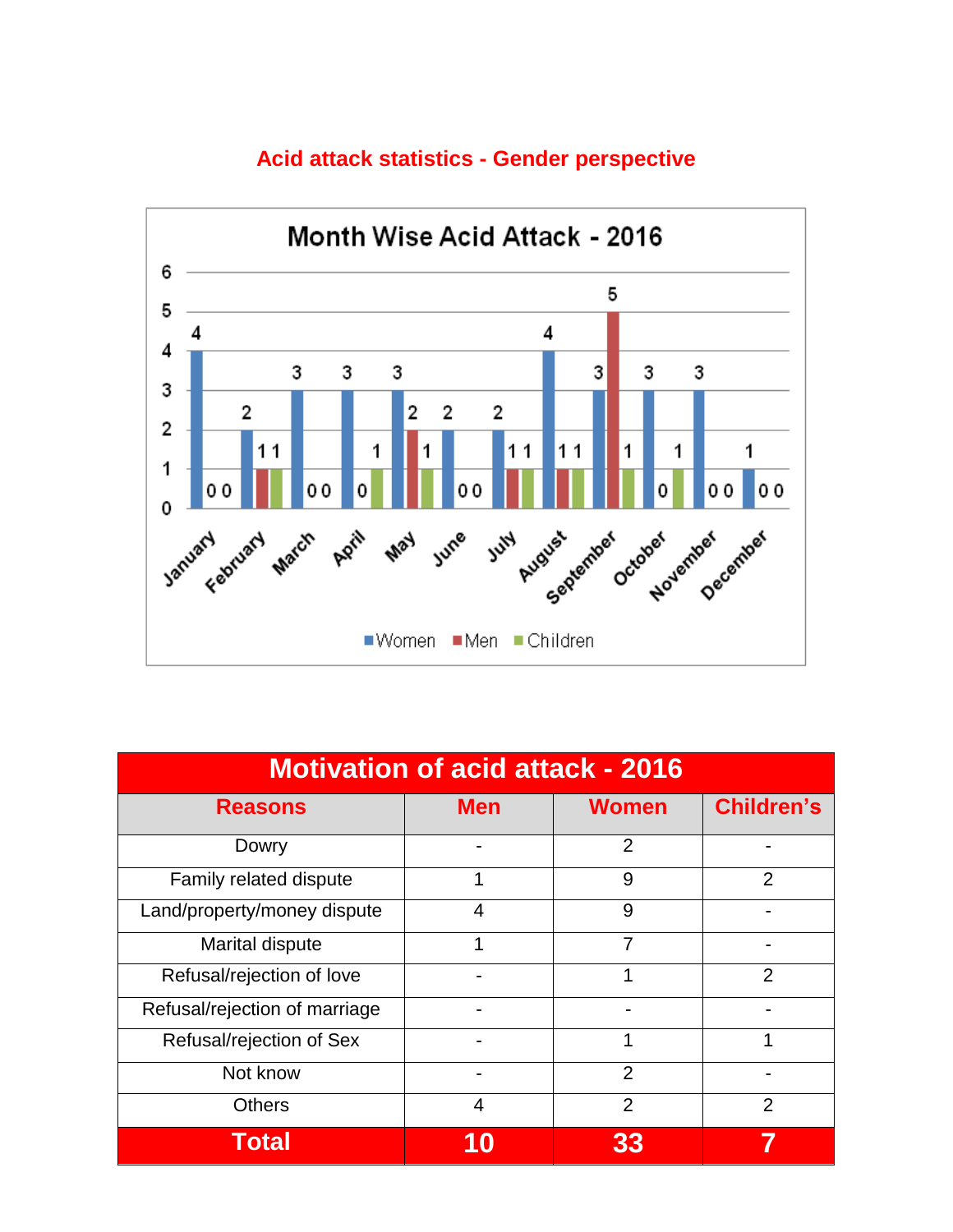| Age group of acid survivors - 2016 |                |              |  |
|------------------------------------|----------------|--------------|--|
| <b>Age groups</b>                  | <b>Men</b>     | <b>Women</b> |  |
| Under 18                           | 3              | 5            |  |
| $19 - 25$                          | $\overline{2}$ | 10           |  |
| 26-35                              | $\overline{2}$ | 16           |  |
| 36-45                              | 5              | 5            |  |
| 46-55                              |                | 1            |  |
| Over 55                            | 1              | -            |  |
| Total:                             | 13             | 37           |  |
| <b>Grand Total:</b>                |                | 50           |  |

**Conviction Status Duration: 2002 to October 2015**